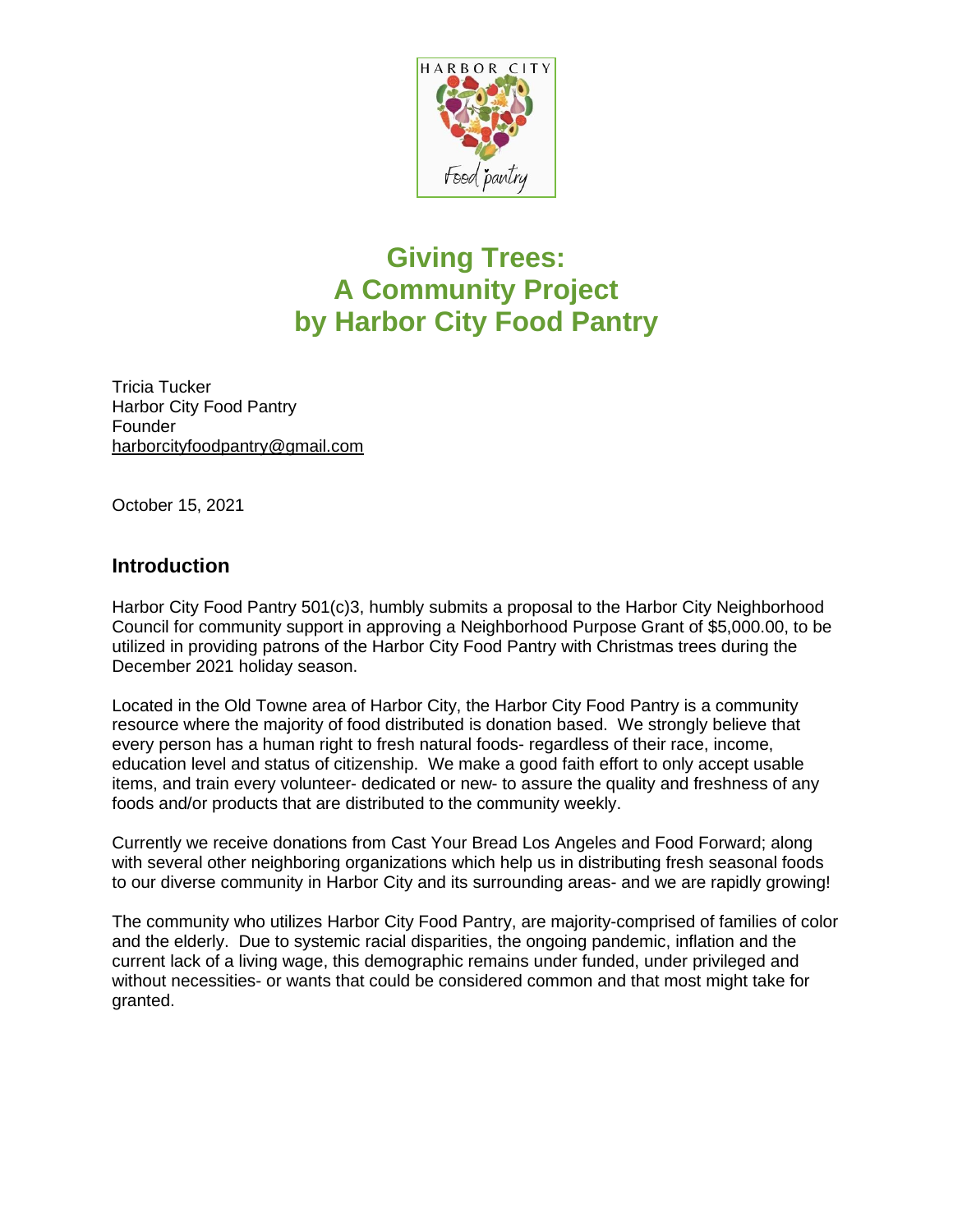

## **Proposal**

This holiday season, Harbor City Food Pantry has set an intention to distribute Christmas trees to one hundred fifty (150) families on a designated Saturday in December 2021. The majority of these families consist of multi-generational households; families who have a loved one/s with disabilities, care-givers who have lost their main source of income, and still others who are struggling to recover from the pandemic.

A current study by Professor Melissa Sturgeon-Apple from the University of Rochester has proven that children from families struggling with financial instability, notice the financial burden of their care-givers. By providing our community members with a Christmas tree, the Harbor City Food Pantry hopes to help these families alleviate some of the debilitating stress that falls to many parents and/or caregivers during the holidays. Through this act of giving and promotion of celebrating togetherness, Harbor City Food Pantry hopes to also minimize the risk of poor mental health and social isolation in the communities it serves.

The act of providing Christmas trees to struggling families in Harbor City, would exemplify community leaders' recognition of their at need citizens. In return, creating bridges and lines of communication between organizations and community. With the help of the Harbor City Neighborhood Council, the reputation of giving back to those in need will not only be recognized by the Harbor City Food Pantry & it's community, but by the entirety of Harbor City.

If you or another member of the Harbor City Neighborhood Council are free this, or any Saturday morning, we invite you to come check us out! See what we do, meet our volunteers, get to know our patrons and experience how our organization makes a weekly impact on the many lives of our diverse community.